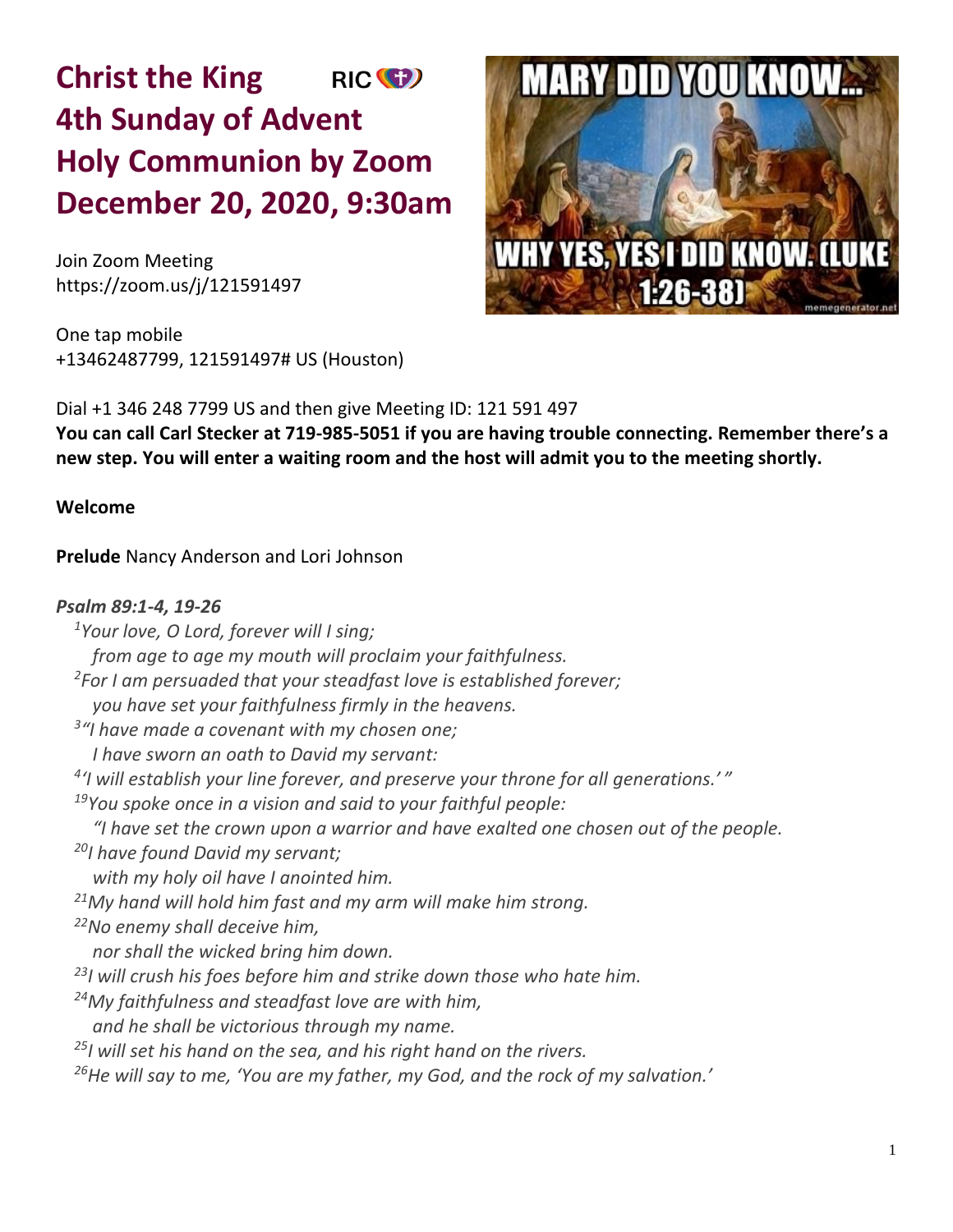# **Confession and Forgiveness**

Blessed be God, Father,  $\pm$  Son, and Holy Spirit, whose forgiveness is sure and whose steadfast love endures forever. **Amen.** Together let us honestly and humbly confess that we have not lived as God desires. *Silence is kept for reflection.* Loving and forgiving God, **we confess that we are held captive by sin. In spite of our best efforts, we have gone astray. We have not welcomed the stranger; we have not loved our neighbor; we have not been Christ to one another. Restore us, O God. Wake us up and turn us from our sin. Renew us each day in the light of Christ. Amen.** People of God, hear this glad news: by God's endless grace your sins are forgiven, and you are free— free from all that holds you back and free to live in the peaceable realm of God. May you be strengthened in God's love,  $\pm$  comforted by Christ's peace, and accompanied with the power of the Holy Spirit. **Amen.**

# **Greeting**

The grace of our Lord Jesus Christ, the love of God, and the communion of the Holy Spirit be with you all. **And also with you.**

# **Lighting of Advent wreath** Yarabba Ssalami- recorded *Light all four candles.*

We praise you, O God, for this wheel of time that marks our days of preparation for Christ's advent. As we light the candles on this wreath, open our eyes to see your presence in the lowly ones of this earth. Enlighten us with your grace, that we may sing of your advent among us in the Word made flesh. Grant this through Christ our Lord, whose coming is certain and whose day draws near. **Amen.**

# **Prayer of the Day**

Stir up your power, Lord Christ, and come. With your abundant grace and might, free us from the sin that would obstruct your mercy, that willingly we may bear your redeeming love to all the world, for you live and reign with the Father and the Holy Spirit, one God, now and forever. **Amen.**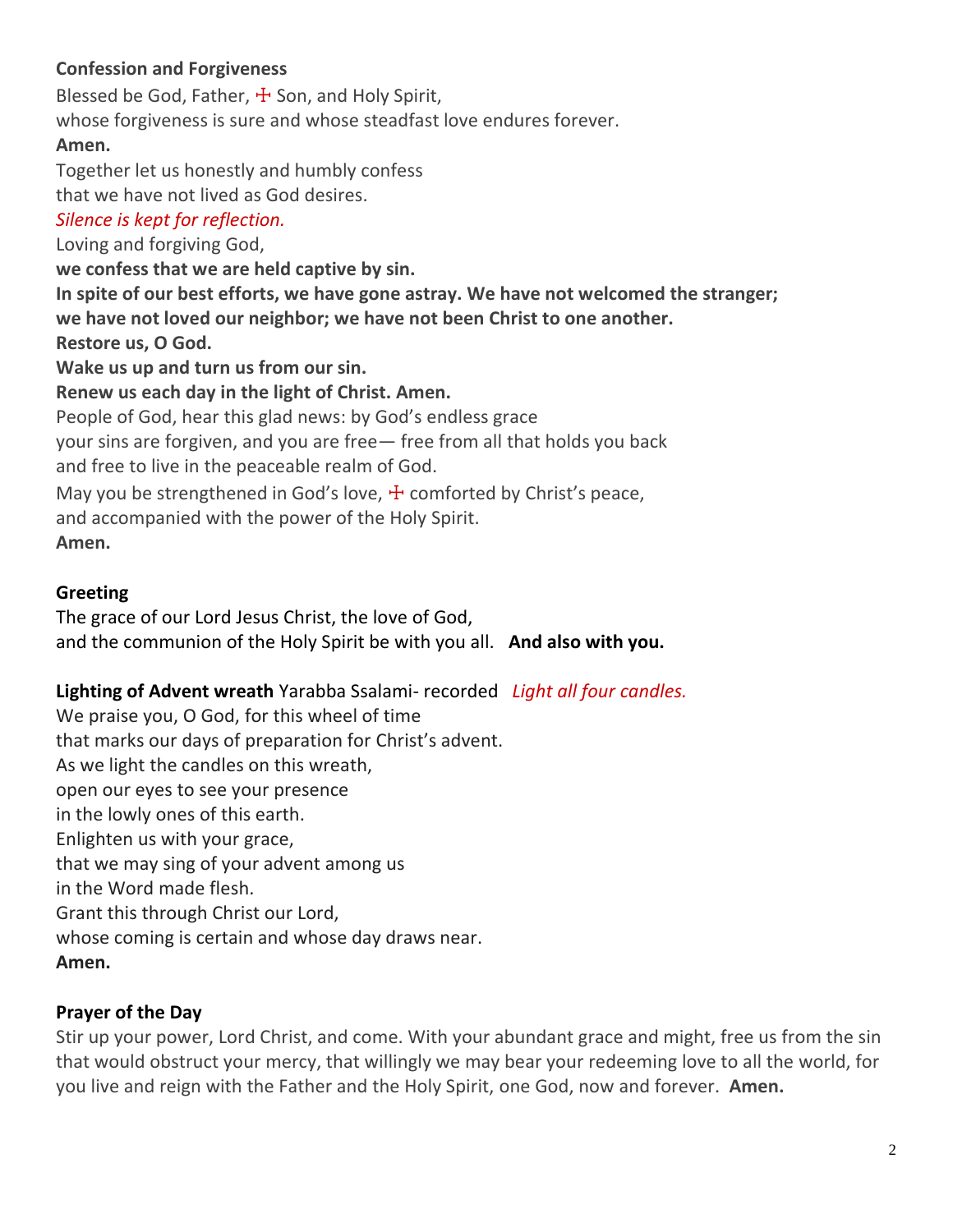# **Reading: Luke 1:46b-55**

*46bMy soul proclaims the greatness of the Lord, <sup>47</sup>my spirit rejoices in God my Savior, <sup>48</sup>for you, Lord, have looked with favor on your lowly servant. From this day all generations will call me blessed: <sup>49</sup>you, the Almighty, have done great things for me and holy is your name. <sup>50</sup>You have mercy on those who fear you, from generation to generation. <sup>51</sup>You have shown strength with your arm and scattered the proud in their conceit, <sup>52</sup>casting down the mighty from their thrones and lifting up the lowly. <sup>53</sup>You have filled the hungry with good things and sent the rich away empty. <sup>54</sup>You have come to the aid of your servant Israel, to remember the promise of mercy, <sup>55</sup>the promise made to our forbears, to Abraham and his children forever.*

Word of God. Word of Life. **Thanks be to God.**



# **Gospel Acclamation** ELW 142

#### **Gospel**

The gospel according to Luke chapter 1. **Glory to you, O Lord.**

# **Gospel: Luke 1:26-38**

*In this annunciation, Luke makes clear that God comes with good news for ordinary people from little known places. This king will not be born to royalty in a palace, but to common folk in a stall. Here Luke highlights the role of the Spirit, a special emphasis in this gospel.*

<sup>26</sup>In the sixth month the angel Gabriel was sent by God to a town in Galilee called Nazareth, <sup>27</sup>to a virgin engaged to a man whose name was Joseph, of the house of David. The virgin's name was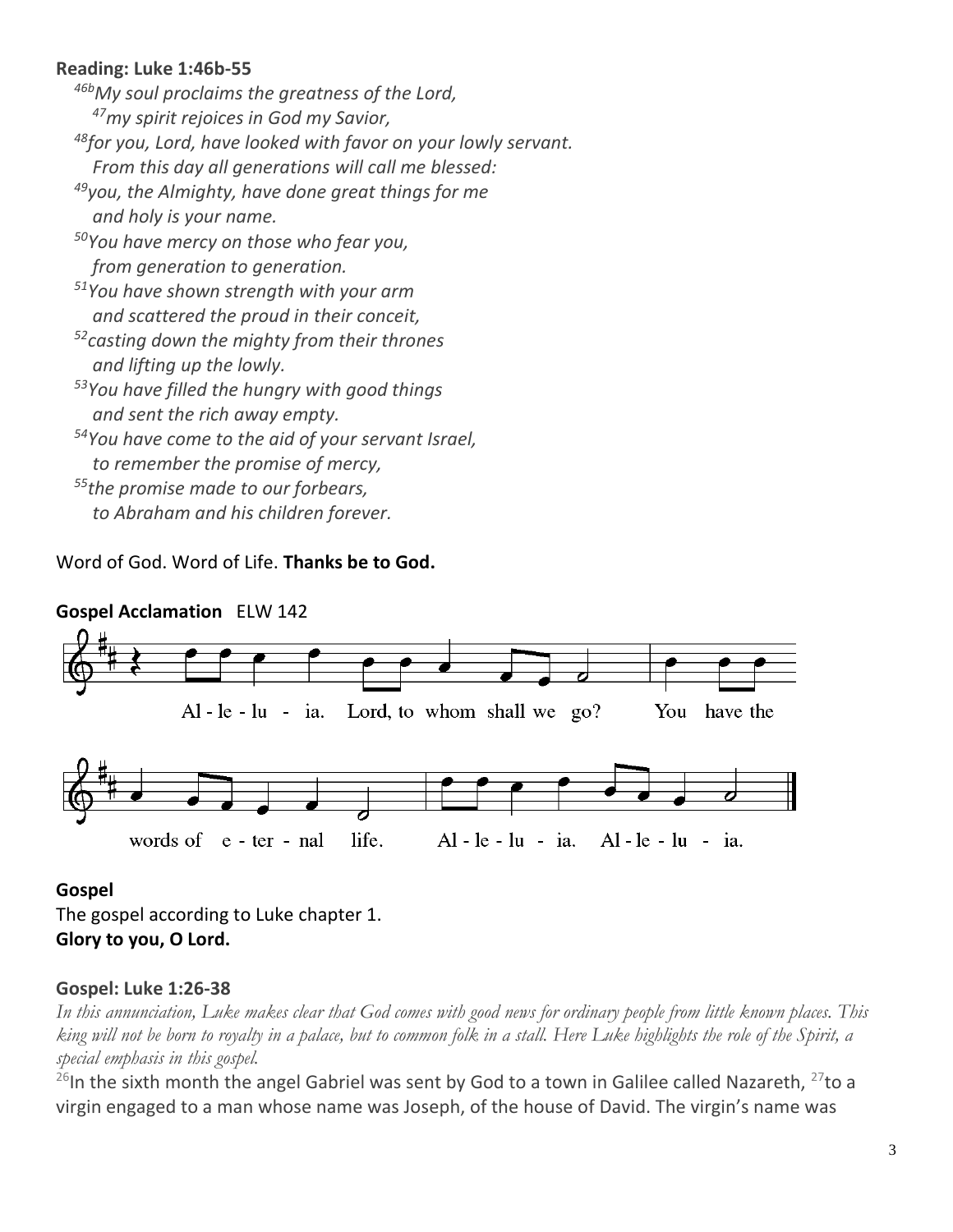Mary. <sup>28</sup>And he came to her and said, "Greetings, favored one! The Lord is with you." <sup>29</sup>But she was much perplexed by his words and pondered what sort of greeting this might be.  $30$ The angel said to her, "Do not be afraid, Mary, for you have found favor with God.  $31$ And now, you will conceive in your womb and bear a son, and you will name him Jesus. <sup>32</sup>He will be great, and will be called the Son of the Most High, and the Lord God will give to him the throne of his ancestor David.  $33$ He will reign over the house of Jacob forever, and of his kingdom there will be no end." <sup>34</sup>Mary said to the angel, "How can this be, since I am a virgin?" <sup>35</sup>The angel said to her, "The Holy Spirit will come upon you, and the power of the Most High will overshadow you; therefore the child to be born will be holy; he will be called Son of God. <sup>36</sup>And now, your relative Elizabeth in her old age has also conceived a son; and this is the sixth month for her who was said to be barren.  $37$  For nothing will be impossible with God." <sup>38</sup>Then Mary said, "Here am I, the servant of the Lord; let it be with me according to your word." Then the angel departed from her.

The good news of the Lord. **Praise to you, O Christ.**

#### **Children's sermon- Diehl Family**

#### **Sermon – Kendra Hernandez, YAGM recruiter and former missionary in Budapest**

**Hymn of the Day:** *Arise, Your Light Has Come!* ELW 314 CTK singers

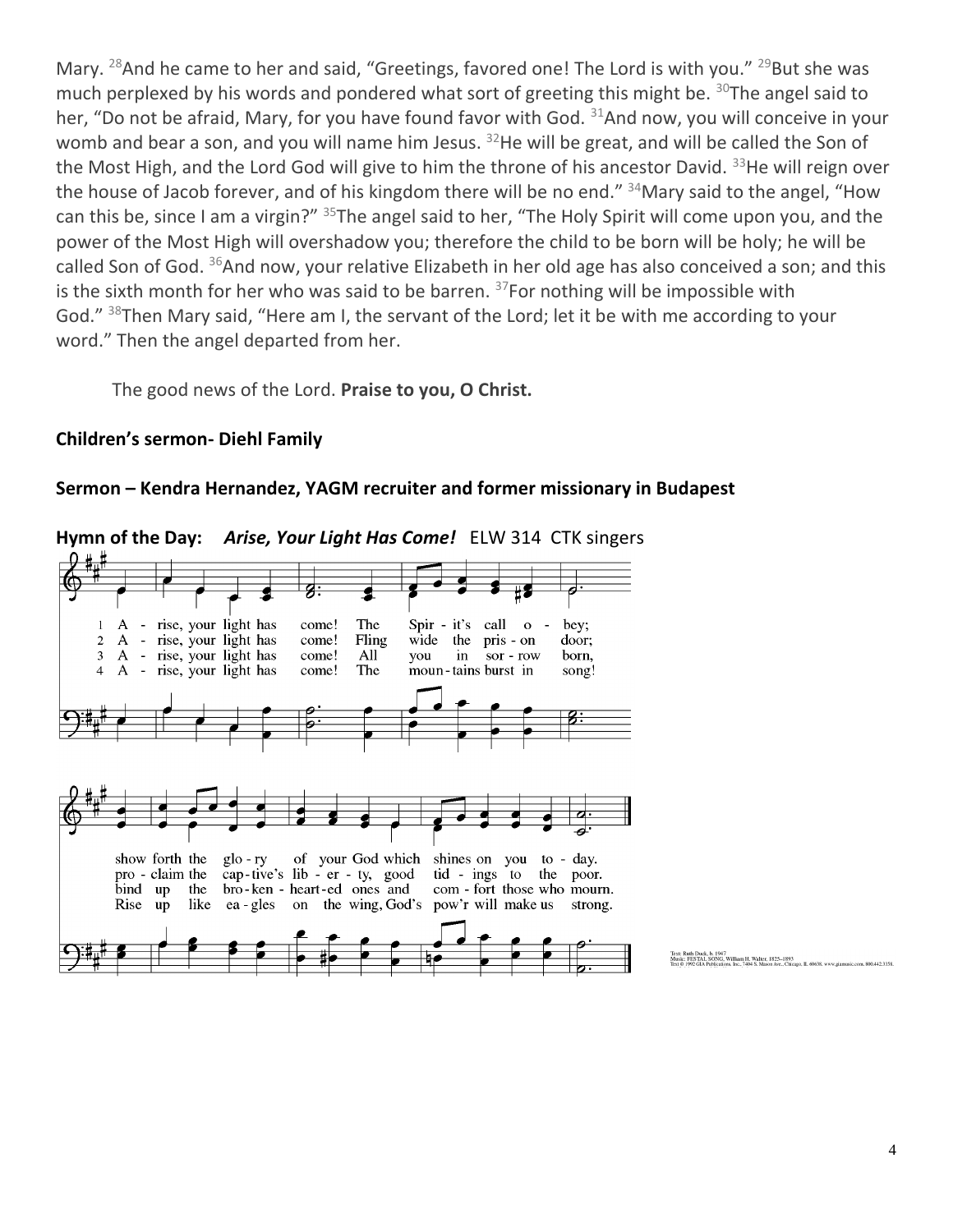## **Prayers of Intercession**

God of power and might, fulfill your promise and come quickly to this weary world. Hear our prayers for everyone in need.

Hear us, O God. **Your mercy is great.**

Draw near to us, O God, and receive our prayers for the sake of your Son, Jesus Christ our Lord. **Amen.**

#### **Peace**

The peace of Christ be with you always. **And also with you.**

## **Offering Message**

#### **Children's Song** *O Little Town of Bethlehem*ELW 279

1 O little town of Bethlehem, how still we see thee lie! Above thy deep and dreamless sleep the silent stars go by; yet in thy dark streets shineth the everlasting light. The hopes and fears of all the years are met in thee tonight.

# **Offering Prayer**

Generous God, you have created all that is, and you provide for us in every season. Bless all that we offer, that through these gifts the world will receive your blessing. In the name of Jesus, Emmanuel, we pray. **Amen.**

# **Great Thanksgiving**

The Lord be with you. **And also with you.** Lift up your hearts. **We lift them to the Lord** Let us give thanks to the Lord our God. **It is right to give our thanks and praise…** 

#### **Words of Institution**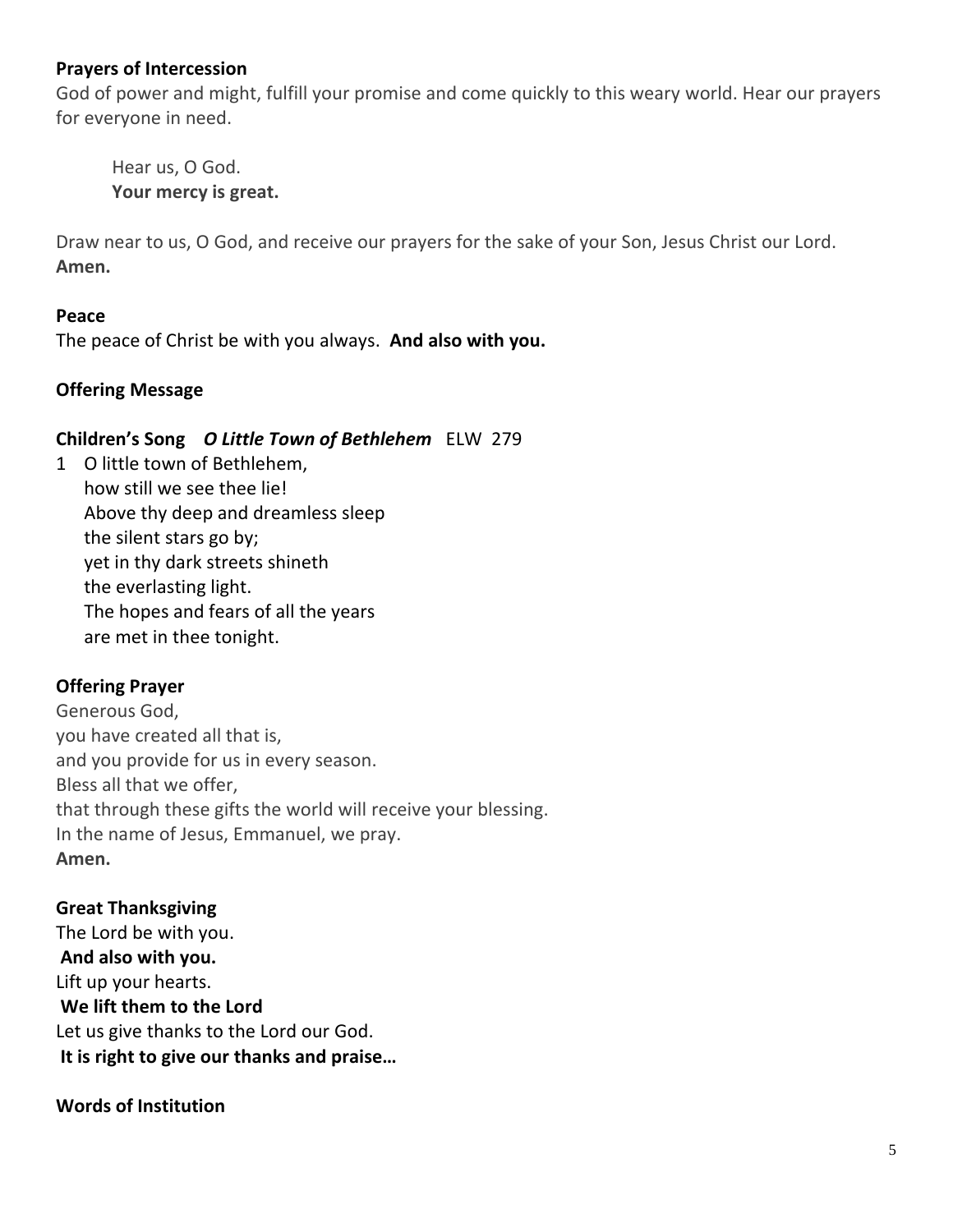**Lord's Prayer Our Father, who art in heaven, hallowed be thy name, thy kingdom come, thy will be done, on earth as it is in heaven. Give us this day our daily bread; and forgive us our trespasses, as we forgive those who trespass against us; and lead us not into temptation, but deliver us from evil. For thine is the kingdom, and the power, and the glory, forever and ever. Amen.**

#### **Invitation to Communion**

Even as we watch and wait, Christ is here. Come, eat and drink.

*You will commune at the Pastor's direction, first the bread, then the juice/wine.*

#### **Communion Song:** *Awake! Awake, and Greet the New Morn* ELW 242 vs.1

1 Awake! Awake, and greet the new morn, for angels herald its dawning. Sing out your joy, for soon he is born, behold! the Child of our longing. Come as a baby weak and poor, to bring all hearts together, he opens wide the heav'nly door and lives now inside us forever.

#### **Prayer after Communion**

Gracious and abundant God, you have done great things for us, and we rejoice. In this bread and cup you give us life forever. In your boundless mercy, strengthen us and open our hearts to the world's needs, for the sake of Jesus Christ, our Lord. **Amen.**